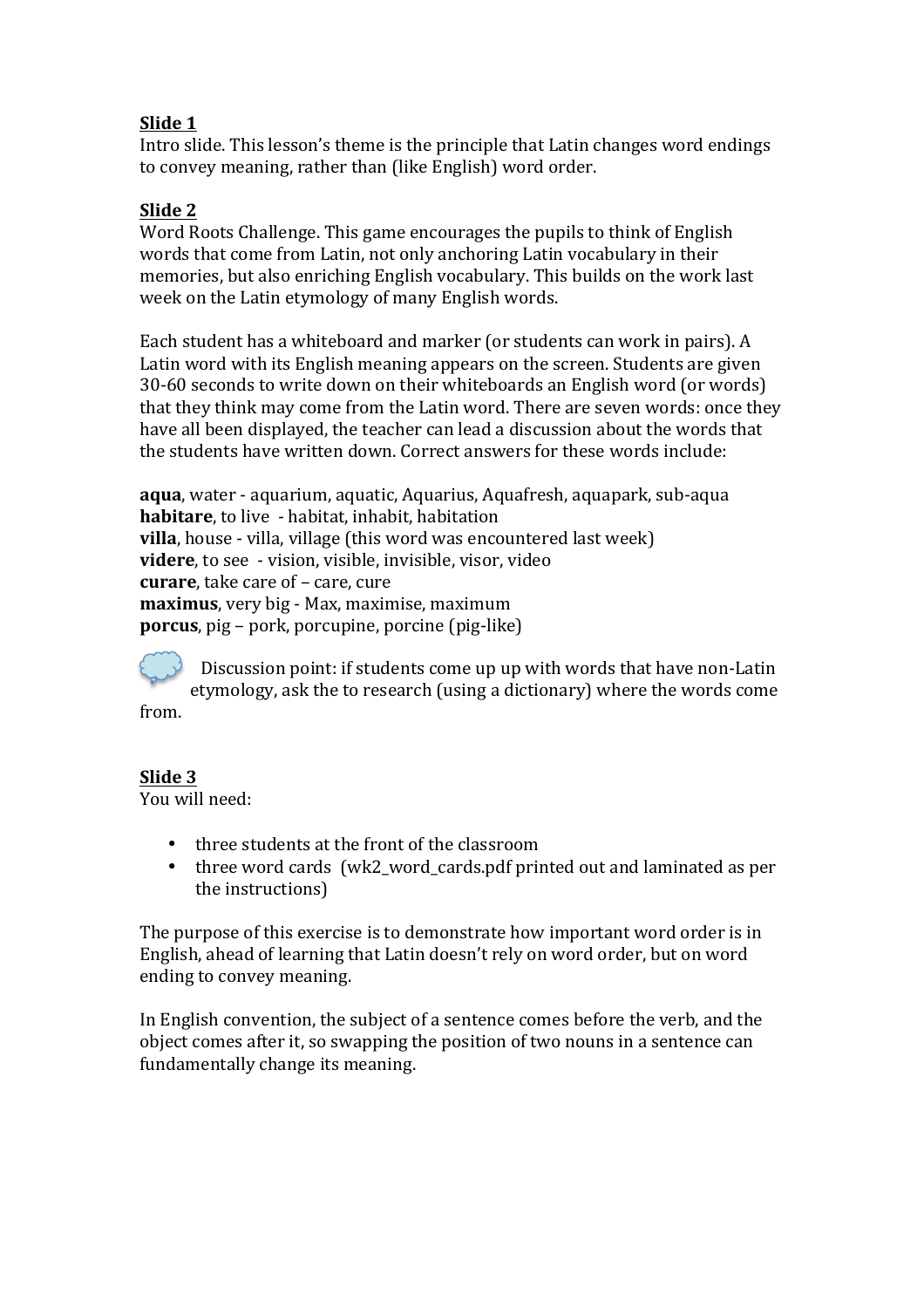Give each of the students a card, and arrange them like this so the whole class can see.



Get a student in the class to read out the sentence, then get all the class to close their eyes for thirty seconds and imagine what they see when they think of that sentence. When they open their eyes, get some pupils to describe the mental picture that they have.

Next, get the two pupils holding nouns to swap places, so you have



Again, get the students to close their eyes, and visualize the sentence. Ask for their mental images of this new sentence, showing how they are different from the first. The words themselves have not changed: ask the students what has [the word order]. Reinforce that word order is very important in expressing meaning in English. Get the pupils to flip their cards over to make the following sentence:



Eyes shut, visualization, description again. Then get the noun-holders to swap places:



A bit nonsensical, but again, get the students describe what they imagine. Reinforce the point that nothing has changed except the word order which is CRITICAL to sense-making in English.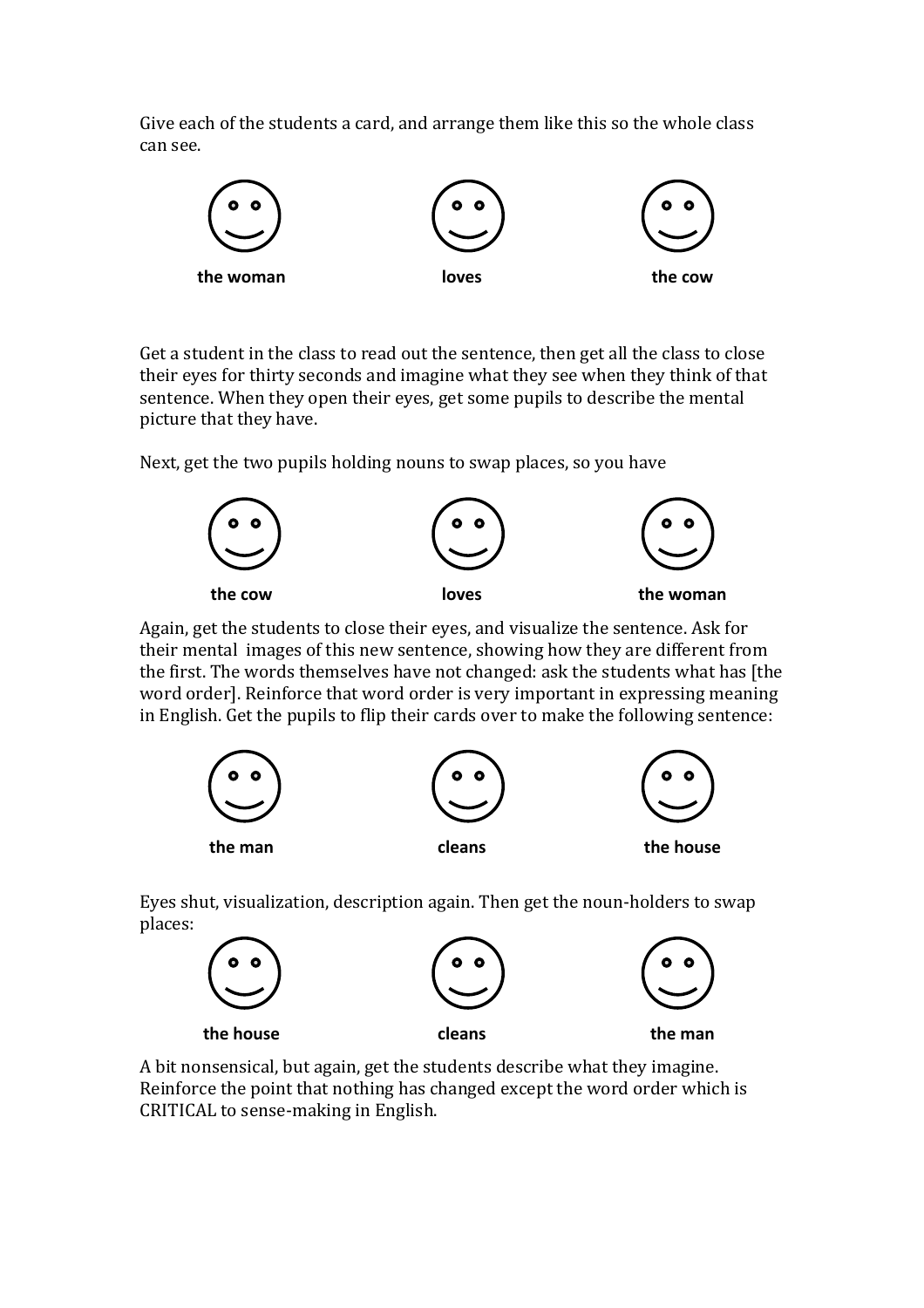

Pupils now work in pairs on wk2\_silly\_sentences.pdf. They will need scissors and glue.

# **Slide 4**

So that's what we know about English. But the Number One Golden Rule about Latin is that it doesn't use word order to convey meaning. What does it use instead? Word endings (in technical terms, Latin is an *inflected* language).

wk2\_golden\_rule\_display.pdf can be printed out and displayed in the classroom to reinforce this learning.

## **Slide 5**

...gives an illustration of this, using the previous word card sentences, "The woman loves the cow" and' "The cow loves the woman." This is a first look at Latin in action, and so won't sink in with some pupils straight away, but it's important that they see the effects of word ending change early on.

The animations on this slide run like this

"The woman loves the cow" pops up.

The Latin words (and pictures) for woman (femina), cow (vaccca) and loves (amat) pop up. Pupils should be encouraged to guess what the Latin words mean, which shouldn't be too tricky with the cues.

The Latin translation of the English sentence pops up.

"The cow loves the woman" pops up, along with pictures.

The Latin translation of this English sentence pops up.

Discussion point: The Latin words for 'cow', 'woman' and 'loves' are in exactly the same places in each Latin sentence, but the two sentences mean different things. Can you spot what has changed?

Many pupils should notice that when the noun is doing the loving, it ends in 'a', and when it is being loved, the noun ends in 'am'. Some pupils may feel comfortable describing this in terms of 'subject' and 'object' of a sentence.

### Slide 7

Moves on to the culture segment (although there are links to the language segment which will become clear). This is a fun activity where the pupils receive their Roman names, which will subsequently be used in language work. Class teachers can choose one of two options as set out in wk2 roman names.pdf.

### *Option 1*

If the names are pre-alloted translations of the pupils' real names (as in Option 1), the class teacher should prepare either a slide for the whiteboard or a handout sheet with all the names on. The students can then label their Latin folder and themselves with sticky white labels on which they have written their new Roman names. The teacher can then take the Roman Register: when the